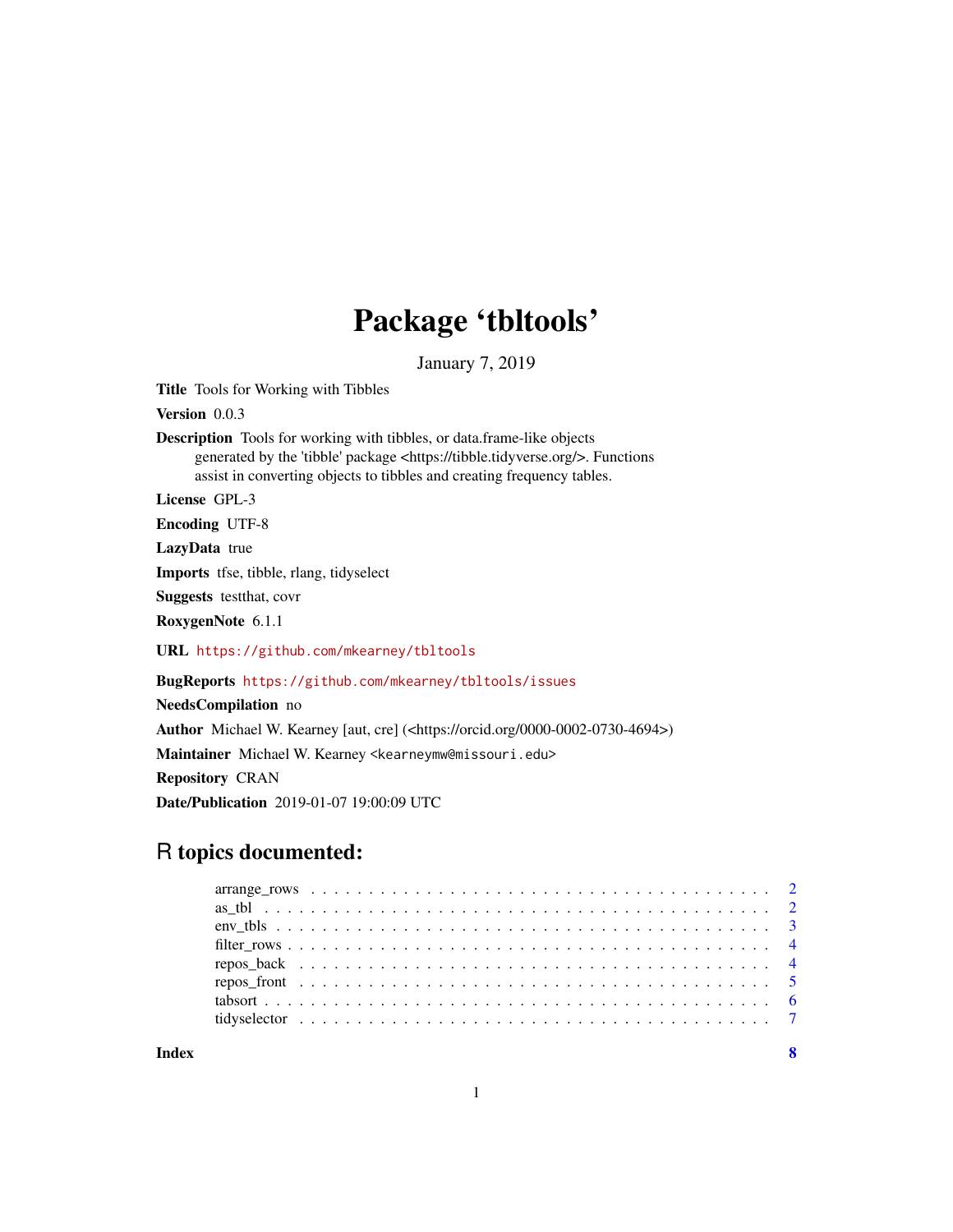<span id="page-1-0"></span>arrange\_rows *Arrange rows*

# Description

Arrange rows via descending or ascending column values

#### Usage

```
arrange_rows(.data, ..., desc = TRUE)
```
# Arguments

| .data                   | data frame                                                                      |
|-------------------------|---------------------------------------------------------------------------------|
| $\cdot$ $\cdot$ $\cdot$ | The name of up to two column names on which to arrange the rows                 |
| desc                    | Logical indicating whether to arrange by descending (default) or ascending val- |
|                         | ues.                                                                            |

#### Value

Rearranged data frame

as\_tbl *as\_tbl*

# Description

See tibble:[:as\\_tibble](#page-0-0) for details.

#### Usage

 $as_tbl(x, row_names = FALSE)$ 

#### Arguments

x Data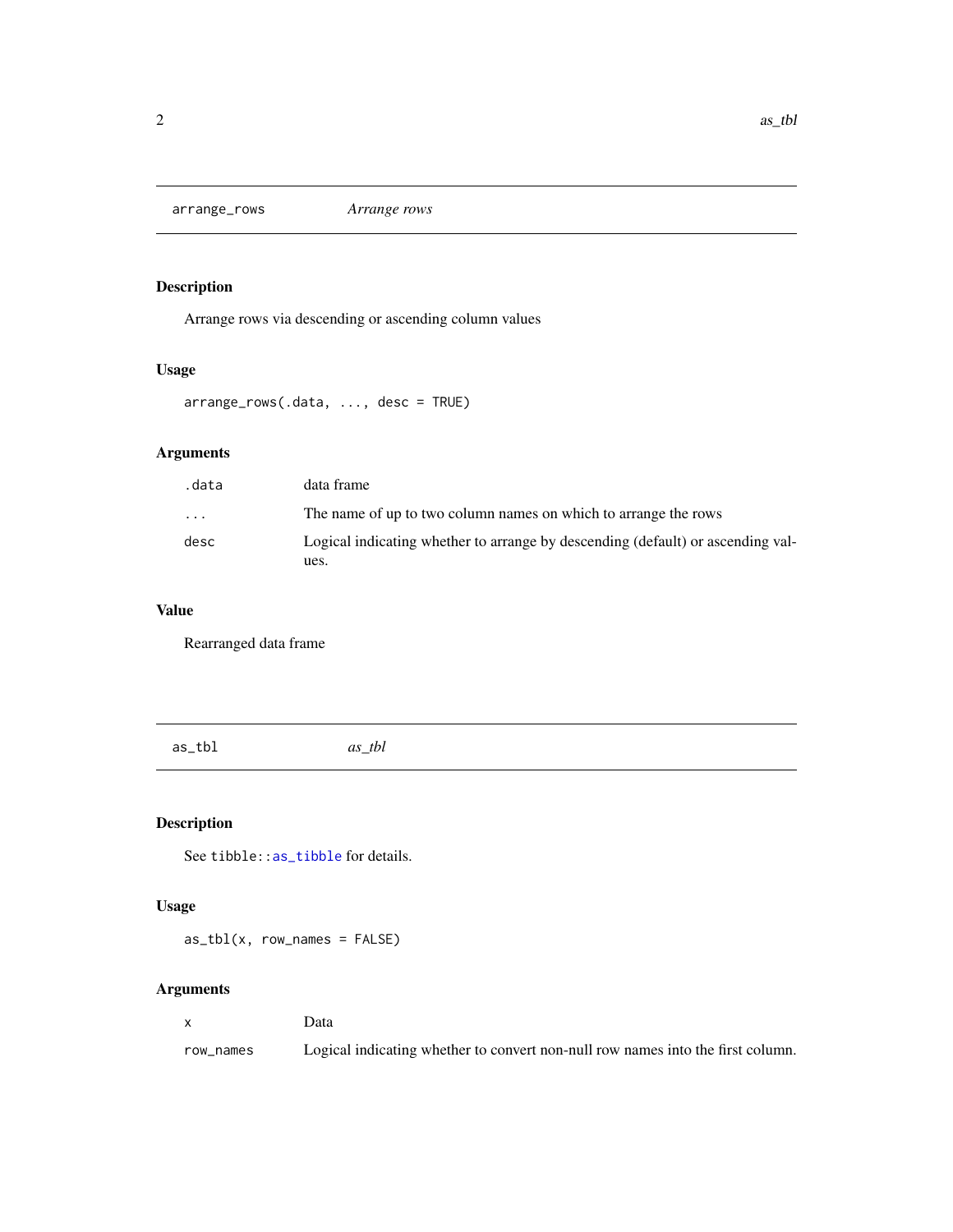<span id="page-2-0"></span>env\_tbls 3

#### Examples

```
## data with row names
d \leq data.frame(x = rnorm(5), y = rnorm(5), row.names = letters[1:5])
## convert to tibble
as_{tbl(d)}## convert to tibble and create row_names variable
as_tbl(d, row_names = TRUE)
```

| env_tbls | Convert all data frames in environment into tibbles |
|----------|-----------------------------------------------------|
|----------|-----------------------------------------------------|

#### Description

Converts data frames found in a given environment into tibbles (tbl\_df)

#### Usage

env\_tbls(env = globalenv(), row\_names = TRUE)

#### Arguments

| env       | Name of environment from which data frames should be converted to tibbles.<br>Defaults to global environment. |
|-----------|---------------------------------------------------------------------------------------------------------------|
| row names | Logical indicating whether to create a row names variable if non-auto row names<br>are found.                 |

#### Value

The function will print messages when converting occurs and it will print a final completion message, but otherwise returns nothing.

```
## data with row names
d \leq - data.frame(x = rnorm(5), y = rnorm(5), row.names = letters[1:5])
## convert data frames in global environment to tibbles
env_tbls()
```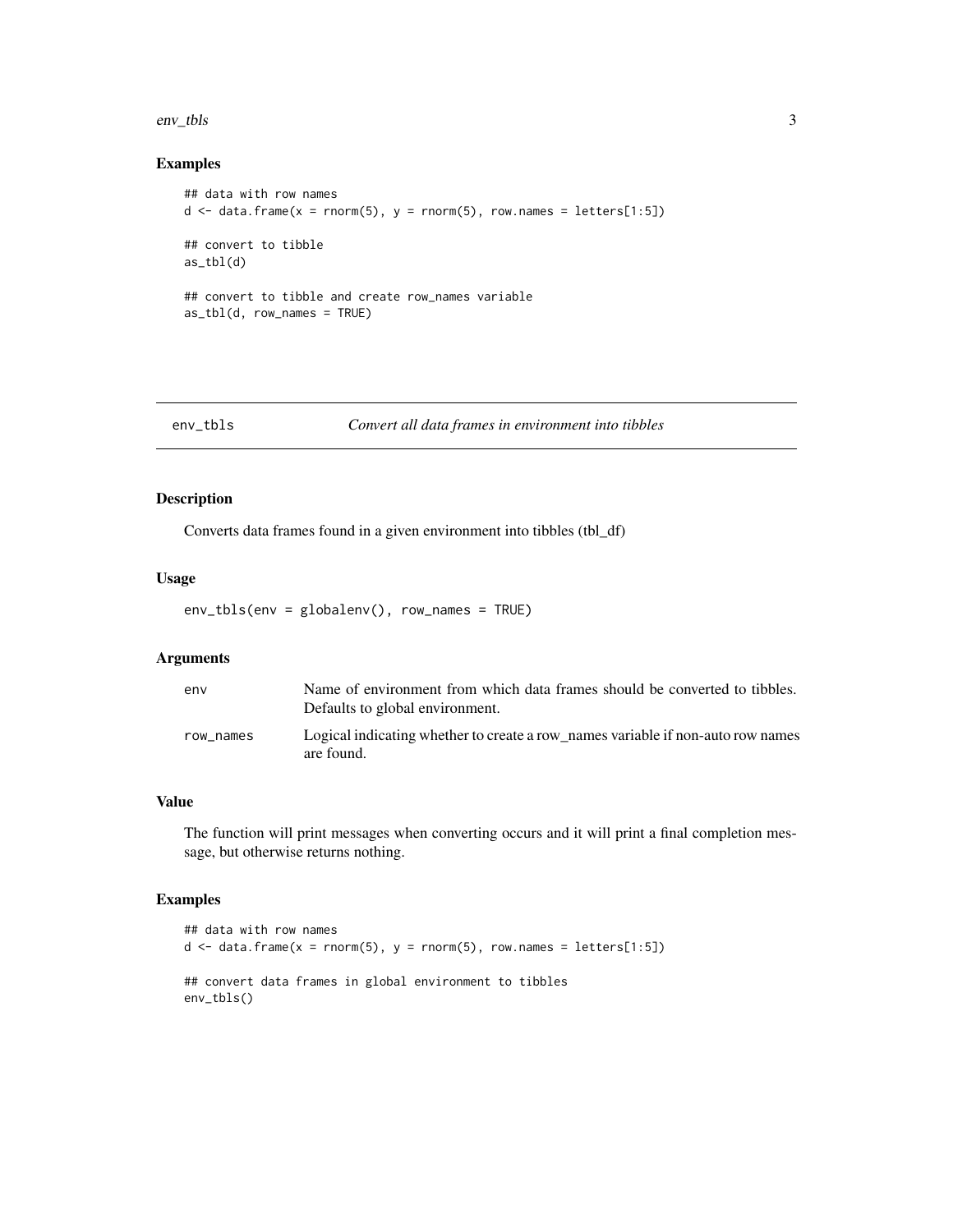<span id="page-3-0"></span>filter\_rows *Filter rows*

# Description

Filter rows via integer/numeric position or logical vector

# Usage

filter\_rows(.data, ...)

# Arguments

| .data                   | Data frame or two dimensional array                                                                                                                                                                               |
|-------------------------|-------------------------------------------------------------------------------------------------------------------------------------------------------------------------------------------------------------------|
| $\cdot$ $\cdot$ $\cdot$ | This should evaluate and reduce down to a numeric (row number) or logical<br>vector. Row numbers higher than what exists in x will be ignored. Any numeric<br>vector must be either all positive or all negative. |
|                         |                                                                                                                                                                                                                   |

#### Value

Sliced/filtered data frame

repos\_back *move vars to back*

# Description

move vars to back

# Usage

```
repos_back(data, ...)
```
# Arguments

| data     | data frame              |
|----------|-------------------------|
| $\cdots$ | columns to move to back |

#### Value

Reordered data frame.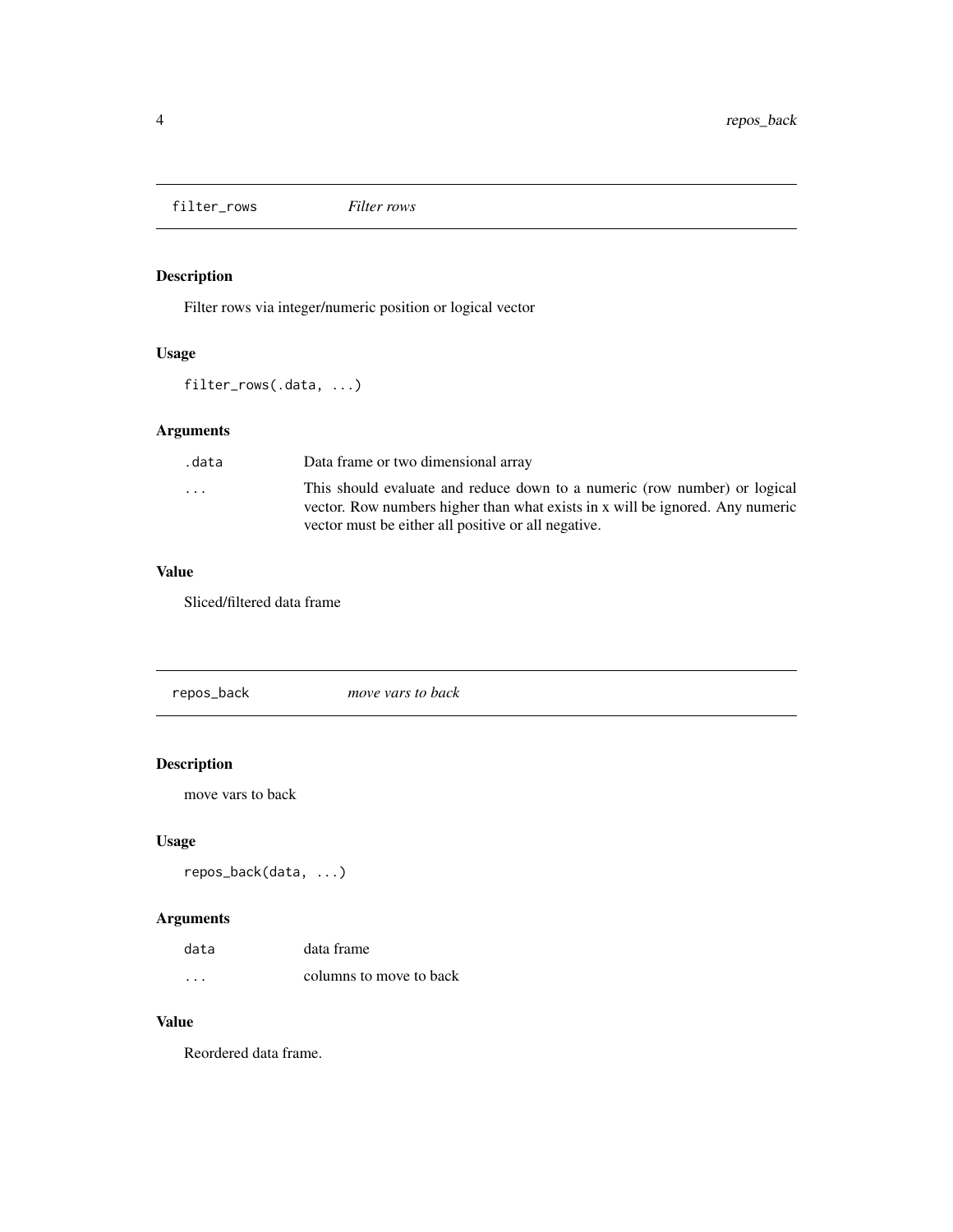# <span id="page-4-0"></span>repos\_front 5

## Examples

```
## data with row names
d \leq data.frame(x = rnorm(5), y = rnorm(5), row.names = letters[1:5])
## move x to back
repos_back(d, x)
```
repos\_front *move vars to front*

# Description

move vars to front

#### Usage

repos\_front(data, ...)

# Arguments

| data | data frame               |
|------|--------------------------|
| .    | columns to move to front |

# Value

Reordered data frame.

```
## data with row names
d \leq data.frame(x = rnorm(5), y = rnorm(5), row.names = letters[1:5])
## move y to front
repos_front(d, y)
```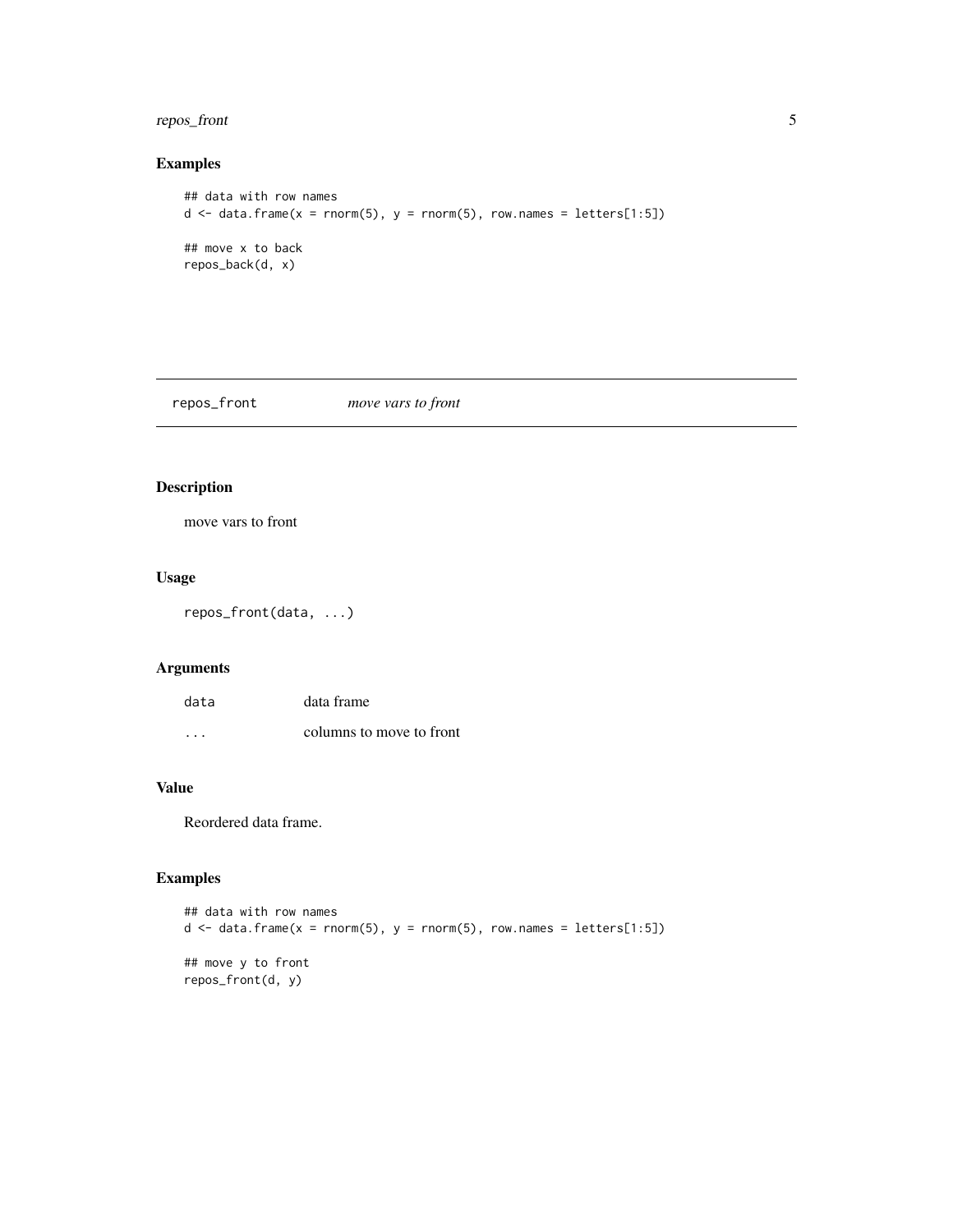<span id="page-5-0"></span>tabsort *tabsort*

#### Description

Returns a sorted (descending) frequency tbl

# Usage

```
tabsort(.data, ..., prop = TRUE, na_omit = TRUE, sort = TRUE)
```

```
ntbl(.data, ...)
```
# Arguments

| .data     | Data                                                                                                                            |
|-----------|---------------------------------------------------------------------------------------------------------------------------------|
| $\ddotsc$ | Unquoted column names of variables to include in table. Default is to use all<br>columns.                                       |
| prop      | Logical indicating whether to include a proportion of total obs column.                                                         |
| na omit   | Logical indicating whether to exclude missing. If all responses are missing, a<br>missing value is used as the single category. |
| sort      | Logical indicating whether to sort the returned object.                                                                         |

# Value

Frequency tbl

```
## generate example data
x <- sample(letters[1:4], 200, replace = TRUE)
y <- sample(letters[5:8], 200, replace = TRUE)
## count and sort frequencies for each vector
tabsort(x)
tabsort(y)
## combine x and y into data frame
dat <- data.frame(x, y)
## select columns and create freq table
tabsort(dat, x)
tabsort(dat, x, y)
```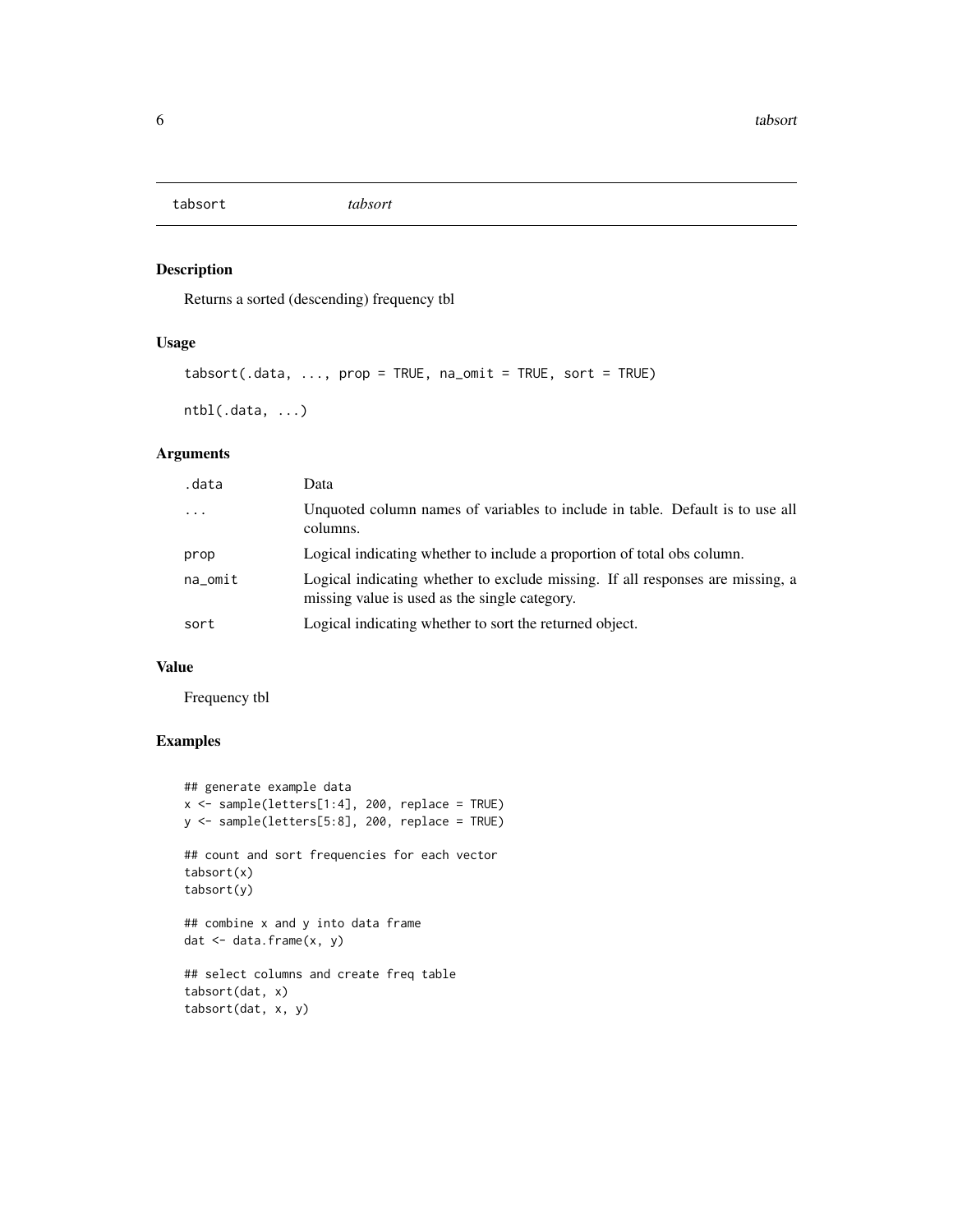<span id="page-6-0"></span>tidyselector *tidyselector*

# Description

Select columns using tidy eval

#### Usage

tidyselector(data, ...)

#### Arguments

| data | data frame     |
|------|----------------|
| .    | vars to select |

# Value

Data with selected columns.

```
## data with row names
d \leq data.frame(x = rnorm(5), y = rnorm(5), row.names = letters[1:5])
## select only x
tidyselector(d, x)
```